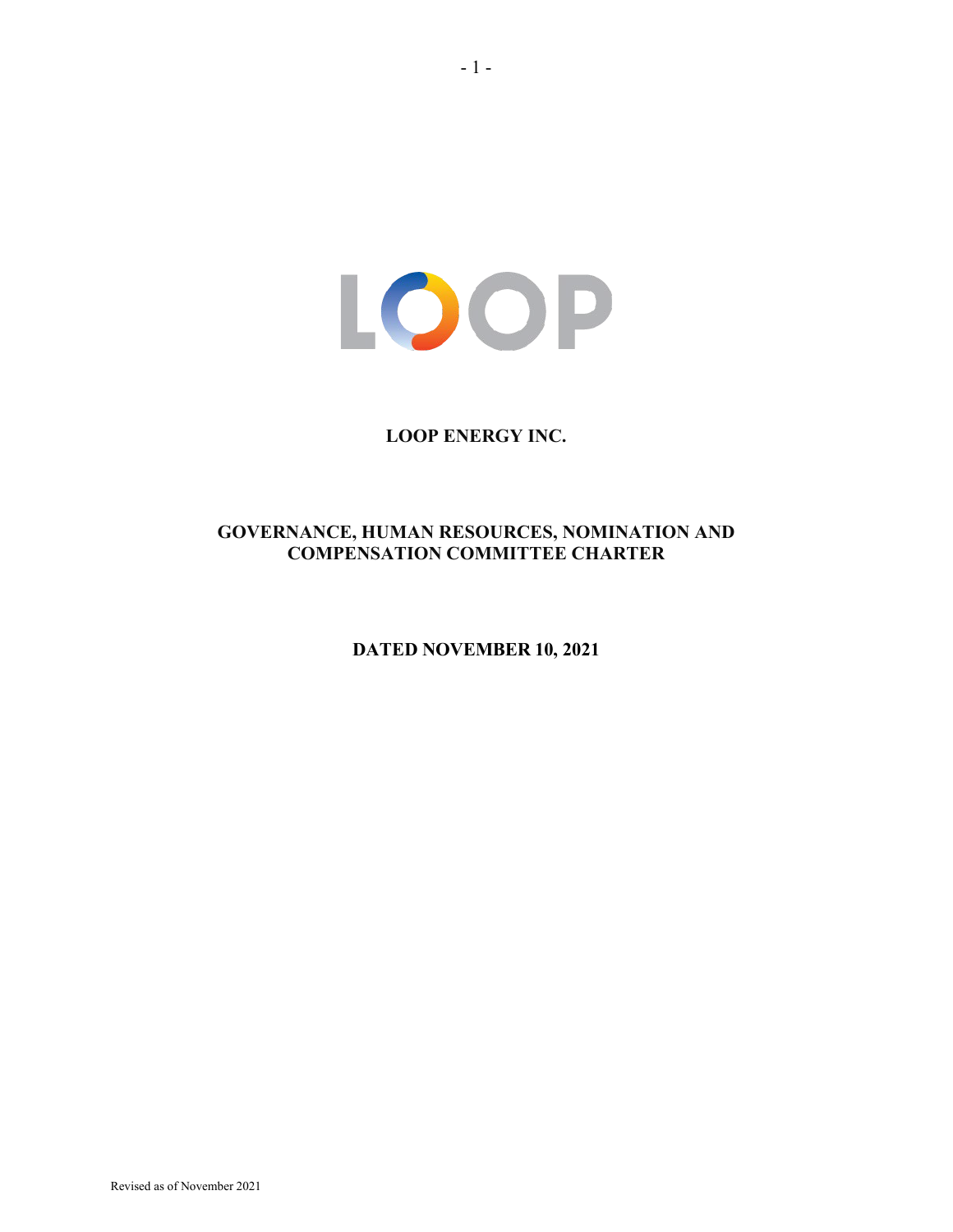# **I. STRUCTURE AND APPOINTMENT OF THE COMMITTEE**

1. **Committee Size and Independence**. The Governance, Human Resources, Nomination and Compensation Committee (the "Committee") of LOOP ENERGY INC. (the "Corporation") shall be composed of a minimum of three directors, the majority of whom shall be "independent" in accordance with the rules of any stock exchange or securities regulation authority applicable to the Corporation ("Independent").

2. **Appointment of Members**. The members of the Committee shall be appointed or changed by resolution of the Board of Directors of the Corporation (the "Board") to hold office from the time of their appointment until the next annual meeting of the shareholders, until their successors are so appointed, or until the member's earlier death, resignation, disqualification or removal. Where a vacancy occurs at any time in the membership of the Committee, it may be filled by the Board and shall be filled by the Board if the membership of the Committee is less than three directors as a result of the vacancy.

3. **Appointment of Committee Chair**. The Board or, in the event of its failure to do so, the members of the Committee shall appoint a Chair from amongst their number and the Chair shall set the agendas for Committee meetings. The Chair of the Committee shall be Independent. If the Chair of the Committee is not present at any meeting of the Committee, the Chair of the meeting shall be chosen by the Committee from among the members present.

# **II. DUTIES AND RESPONSIBILITIES**

The Committee shall perform the functions customarily performed by governance, human resources, nomination and compensation committees and any other functions assigned by the Board. In particular, the Committee shall have the following duties and responsibilities:

# **A. CORPORATE GOVERNANCE AND NOMINATION OF DIRECTORS**

# *Board and Committee Composition & Evaluation:*

1. **Board Composition.** Review and annually recommend to the Board the size and composition of the Board. Review criteria regarding the composition of the Board and committees of the Board, such as size and proportion of independent directors, set out criteria to determine "relatedness" as well as profile of the Board (age, disciplines, diversity, geographical representation, etc.). Ensure that the Board is comprised of members with the requisite expertise and sufficiently diverse and independent backgrounds to facilitate effective decision-making. Determine whether there is a need for a Lead Independent Director and, if appropriate, annually recommend to the Board a candidate for the position of Lead Independent Director.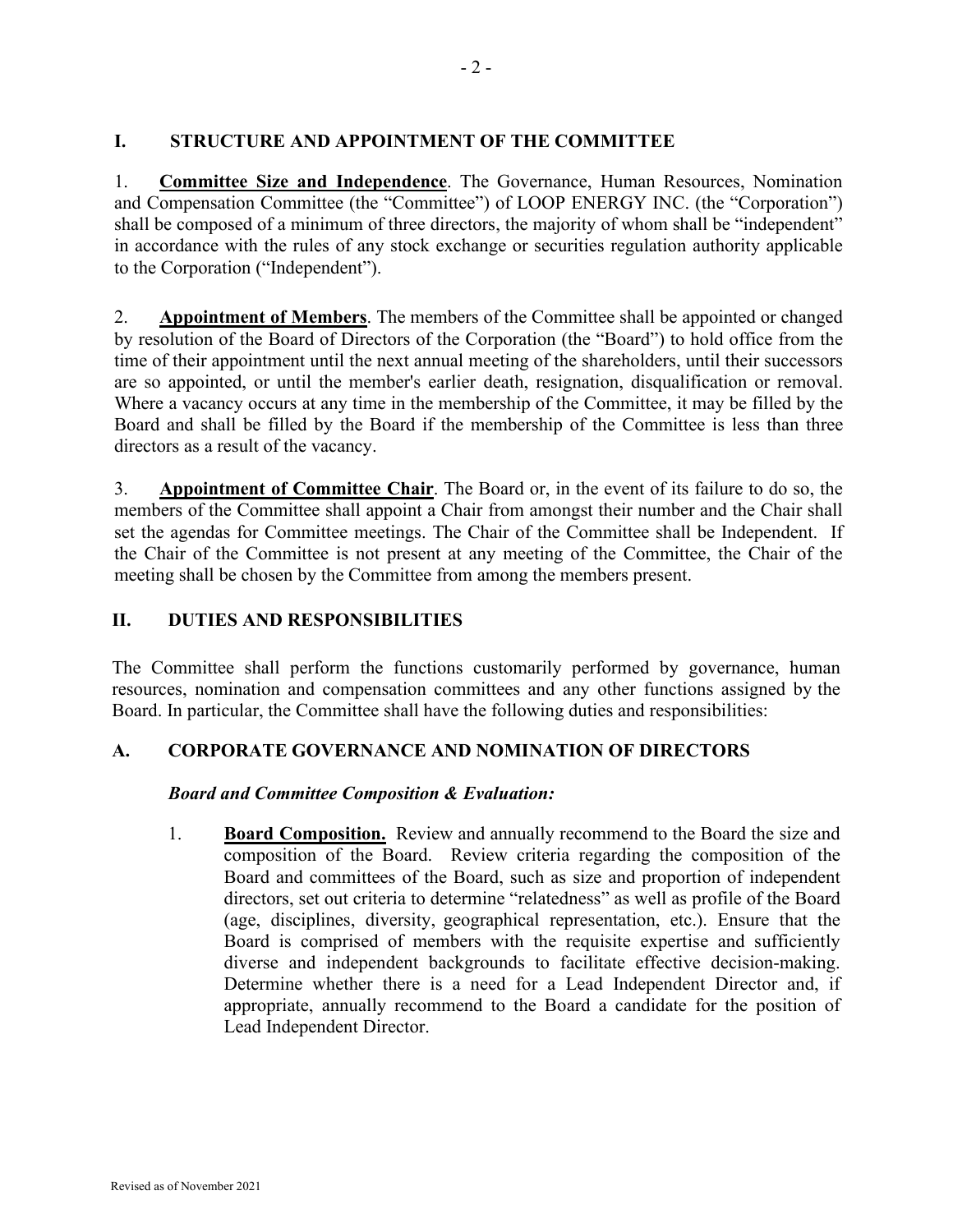- 2. **Committee & Chair Election, Composition, Charter Review & Compliance**. With respect to all Board Committees:
	- (a) recommend to the Board at the Meeting of Directors immediately prior to each Annual Meeting of the Shareholders the size and allocation of Board members to each of the Board Committees, the member to serve as Chair of each Committee and the Chair of the Board (subject to their election by shareholders). Where a vacancy occurs at any time in the membership of any Board committee, recommend to the Board a member to fill such vacancy;
	- (b) annually review the composition, qualifications and criteria for membership (including rules with respect to independence of committee members) of each committee;
	- (c) annually review the Charters and Charter compliance of the Board Committees and recommend to the Board amendments to the Charters as deemed necessary or advisable;
	- (d) review and recommend any necessary amendments to the Board mandate; and
	- (e) periodically review the position descriptions for the Chair of the Board, the Committee Chairs and the individual directors.
- 3. **Director Credentials**. Review annually the credentials of director nominees to be named in management's proxy materials for re-election, considering:
	- (a) the independence of each director;
	- (b) their continuing qualification under applicable law;
	- (c) continuing validity of the credentials underlying the appointment of each director; and
	- (d) attendance at meetings and contribution to the conduct of the Board's business.
- 4. **Board, Committee & Director Effectiveness Evaluation.** Oversee an annual evaluation of the Board, Board Committees and Board members, as well as Board and Committee Chairs. Review criteria for retention of directors unrelated to age or tenure, such as attendance at Board and committee meetings, health or the assumption of responsibilities which are incompatible with effective Board membership. Review the relationship between the Board and management on a regular basis.

# *Director Tenure, Nomination and Orientation:*

- 5. **Director Tenure.** Review criteria relating to tenure as a director, such as limitations on the number of times a director may stand for re-election, and the continuation of directors in an honorary or similar capacity.
- 6. **Director Nomination Process**. The Committee shall identify and recommend to the Board: (i) the list of candidates for directors to be nominated for election by shareholders at annual meetings of shareholders; and (ii) candidates to fill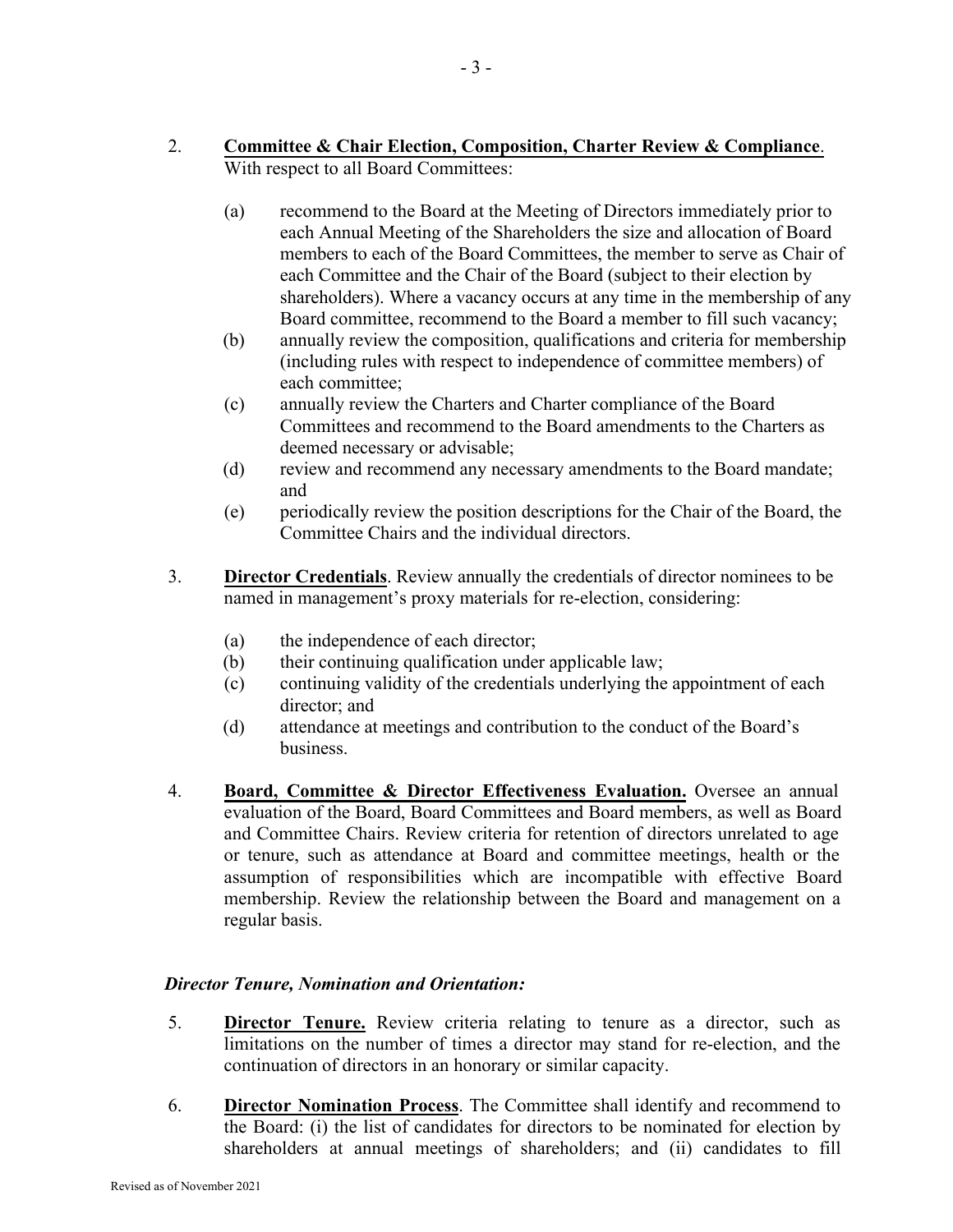vacancies on the Board occurring between annual meetings of shareholders. The Committee shall conduct all necessary and appropriate inquiries into the backgrounds and qualifications of possible director candidates. In that regard, the Committee shall have sole authority to retain and terminate any search firm to be used to assist it in identifying candidates to serve as directors, including sole authority to approve the fees payable to such search firm and other terms of retention.

- 7. **Director Nomination Criteria**. Establish, in light of the opportunities and risks facing the Corporation, criteria for the selection of new directors to serve on the Board, including the competencies, skills, personal qualities and other criteria necessary in order to add value to the Corporation. In making its recommendations to the Board for any new director nominees, the Committee should consider amongst other relevant considerations that may be identified by the Committee:
	- a) the competencies and skills that the Board as a whole should possess;
	- b) the competencies and skills of each existing director;
	- c) the competencies and skills of each new nominee;
	- d) whether the new nominee can devote sufficient time and resources to his or her duties as a director; and
	- e) the diversity of the board composition, including gender considerations, in accordance with the Corporation's Diversity Policy.
- 8. **Director Resignations**. Review any director resignation letter tendered and evaluate and recommend to the Board whether such resignation should be accepted including, in accordance with the Corporation's Majority Voting Policy.
- 9. **Director Removal**. When:
	- a) a director retires, leaves or otherwise changes their employment;
	- b) joins or leaves other boards of directors during their tenure as a director of the Corporation;
	- c) a director is no longer qualified under applicable law;
	- d) a director is in a position of conflict of interest; or
	- e) the credentials underlying the appointment of a director otherwise changes,

that director shall advise the Chair of the Committee and the Chair of the Board as soon as possible. In any case, the Committee shall, at its next meeting, consider the event and review the appropriateness of the director's continued service on the board. When continued service does not appear appropriate, the Committee may recommend to the Board that the director be asked to stand down.

10. **Director Orientation**. Oversee new director orientation and continuing education programs as deemed appropriate. Annually review these programs and update them as necessary.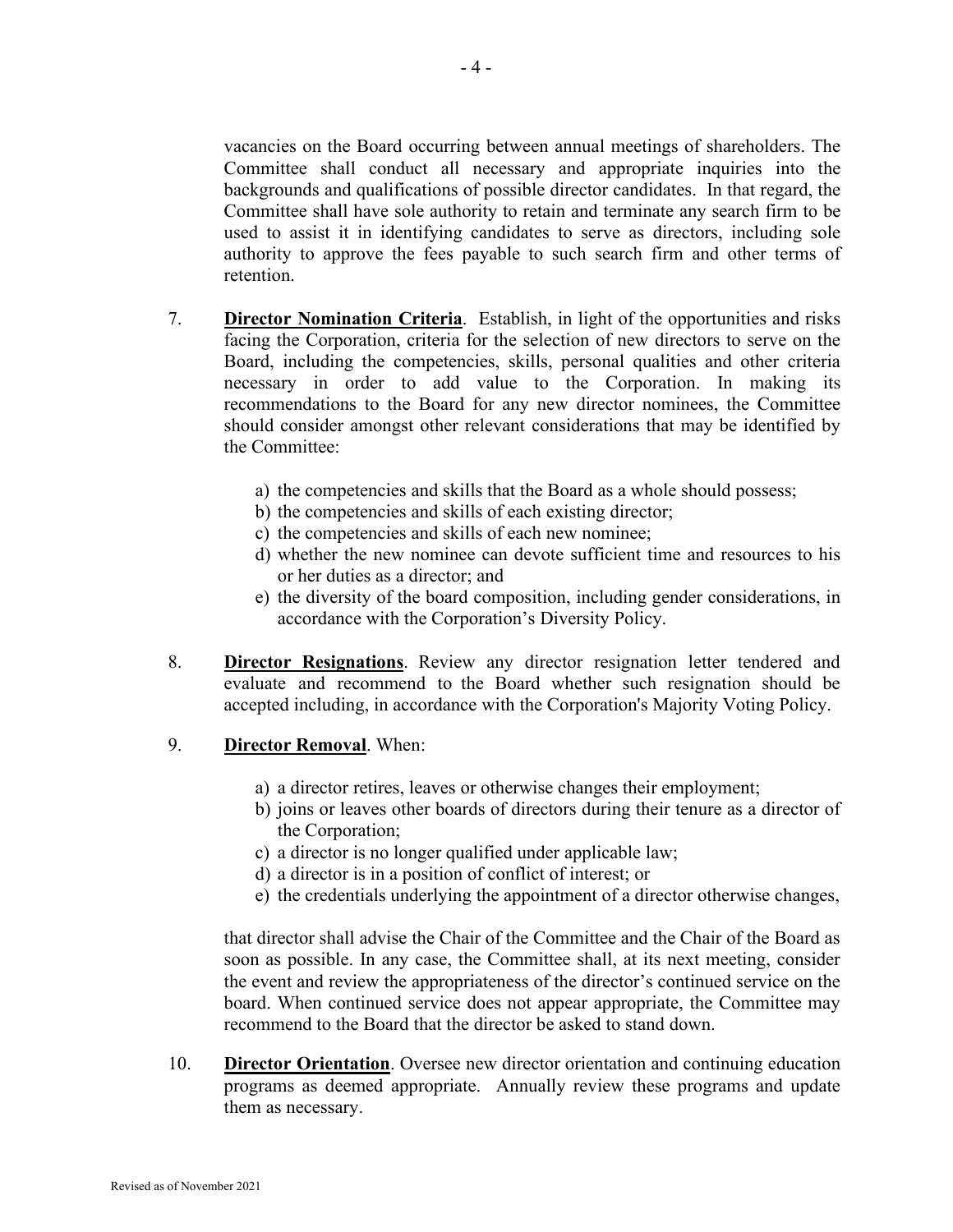#### *Corporate Governance:*

- 11. **Compliance with Laws**. Ensure corporate compliance with applicable legislation including director and officer compliance.
- 12. **Amendment to Articles**. Review proposed amendments to the Corporation's articles before making recommendations to the Board.
- 13. **Corporate Policies**. Review and make recommendations to the Board with respect to Code of Ethics and Business Conduct, Confidential Information and Trading in Securities Policy, Disclosure Policy andWhistleblower Policy.
- 14. **Compliance with Code of Business Conduct**. Monitor adherence to the Code of Business Conduct and Ethics (the "Code") and review potential situations related thereto brought to the attention of the Committee by the CFO, including to recommend or not, in certain circumstances, to the Board to grant or reject waivers from compliance with the Code. The Committee shall also ensure that when such waivers are granted, the Board shall review whether such waiver should be disclosed in accordance with the Code.
- 15. **Corporate Governance Best Practices**. Make recommendations to the Board as deemed appropriate in the context of adherence to corporate governance best practices in effect from time to time and generally advise the Board on all other matters of corporate governance.
- 16. **Annual Disclosure Documents**. Advise the Board on the disclosure to be contained in the Corporation's public disclosure documents, such as the Corporation's Annual Management Proxy Circular, Annual Information Form or Annual Report, on matters of corporate governance as required by any applicable exchange or regulator.
- 17. **Shareholder Proposals**. Review any shareholder proposals for the Proxy Circular and make appropriate recommendations to the board of directors as to their disposition.

# **B. APPOINTMENT OF OFFICERS AND EVALUATION OF CEO PERFORMANCE**

- 1. **Officer Appointments**. Consider (including gender considerations, in accordance with the Corporation's Diversity Policy) and recommend for approval by the Board the appointment of the Executive Officers.
- 2. **CEO Objectives.** Review and recommend to the Board the annual objectives for which the Chief Executive Officer is responsible.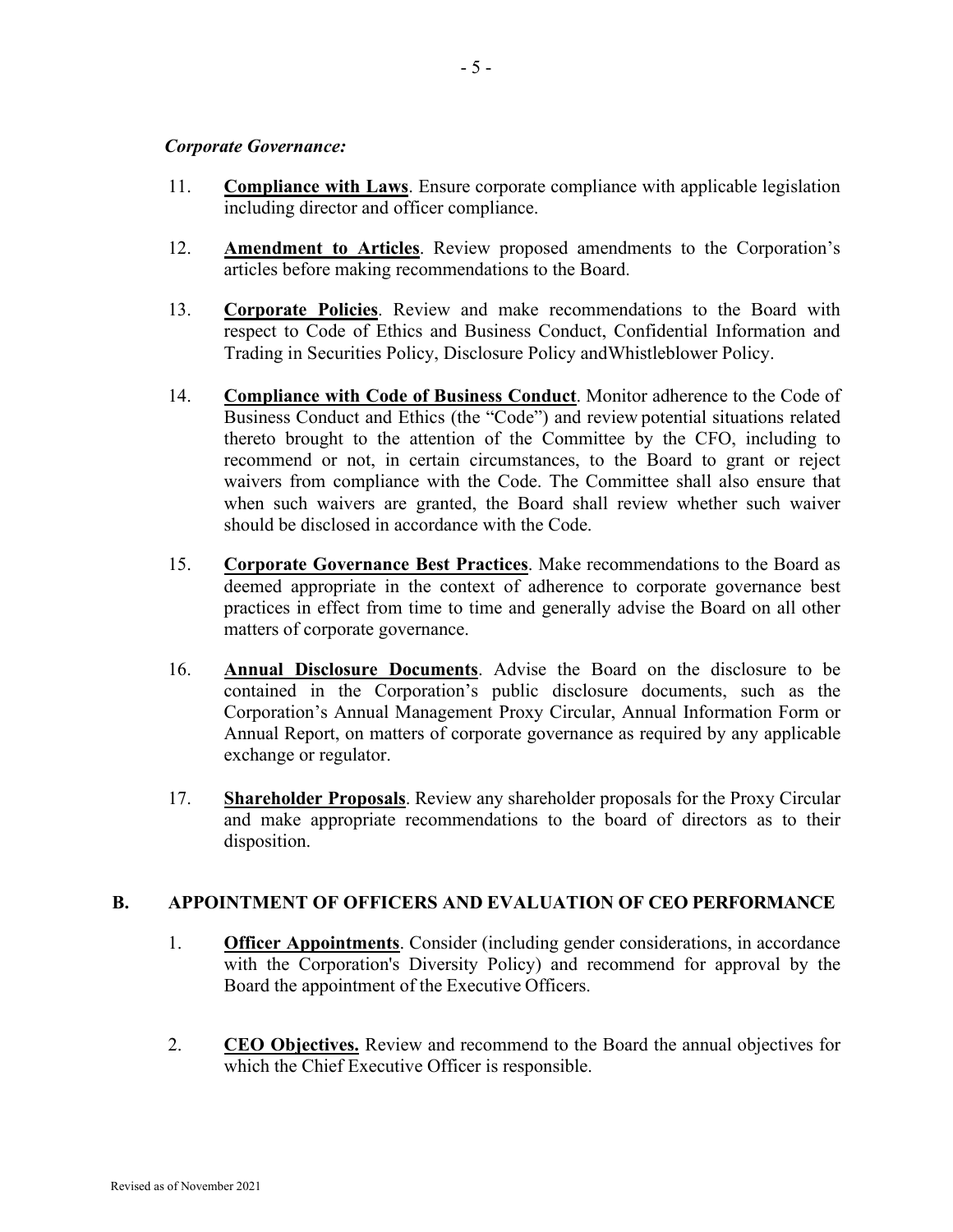- 3. **CEO Performance**. Assess and report to the Board on the performance of the CEO, taking into consideration the Corporation's strategic plan and the CEO's:
	- (a) position description;
	- (b) goals and objectives, as approved by the Board;
	- (c) adherence to the policies and principles of the Corporation;
	- (d) efforts to promote a culture of integrity at the Corporation.
- 4. **CEO Search.** Lead the search process for a new CEO when necessary and recommend potential suitable candidates to the Board.

# **C. COMPENSATION**

- 1. **Design of Executive Compensation Program**. Oversee and recommend for approval by the Board the executive compensation principles, policies, programs, processes and parameters for grants of equity-based incentives and processes. In considering the appropriate compensation for executives, the Committee will compare periodically the total remuneration and its main components of the Executive Officers with the remuneration practices of a comparator group of companies.
- 2. **Annual Executive Compensation**. Consider and recommend annually (or as required) for approval by the Board, all forms of compensation for the Executive Officers. The CEO may not be present during voting or deliberations on his or her compensation.
- 3. **Long Term Incentive Compensation**. Review and recommend to the Board for approval:
	- a. any proposed amendments to the Omnibus Equity Incentive Plan;
	- b. the key employees who should be granted long term incentive awards, the date on which awards will terminate, the number of long term incentive awards provided from time to time to any employee and other terms and conditions of the Omnibus Equity Incentive Plan; and
	- c. the waiver of early termination provisions of the Omnibus Equity Incentive Plan for any Executive Officers who cease employment with the Corporation;

In addition the Committee shall:

d. review and approve the waiver of early termination provisions of Omnibus Equity Incentive Plan for key employees other than Executive Officers who cease employment with the Corporation; and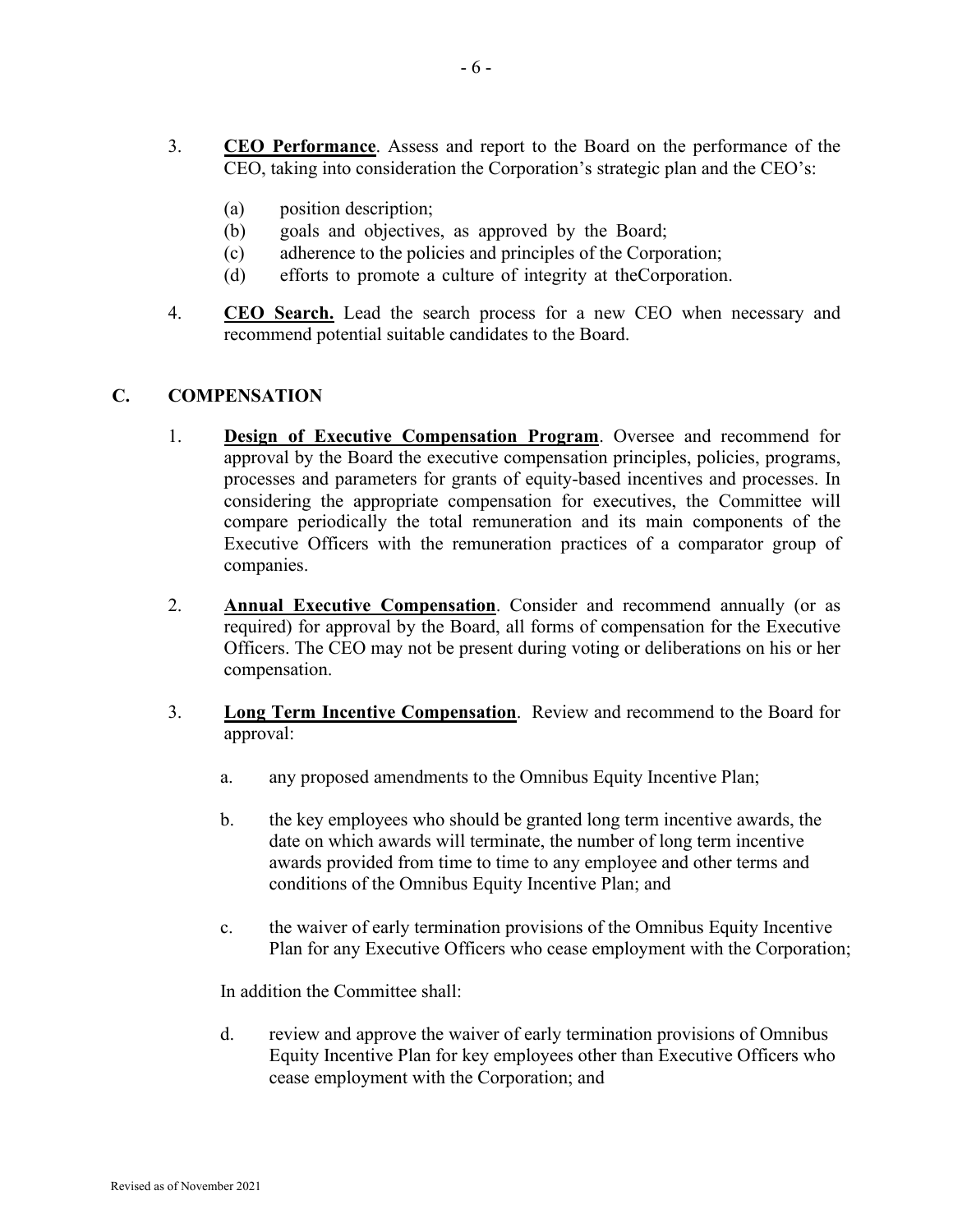- e. administer all other matters related to the Omnibus Equity Incentive Plan to which the Committee has been delegated authority under the terms of such Plan.
- 4. **All other Employee Compensation**. Review and report annually to the Board on an aggregate basis on the remuneration for all employees other than the Executive Officers, including salary ranges and parameters for short and long term incentives. Review annually the total compensation practices of the Corporation.
- 5. **Director Compensation and Share Ownership.** Annually recommend to the Board for approval non-executive director compensation, including share-based awards, and review every two years the basis for director compensation and benefits and the appropriateness of director and/or Executive Officer share ownership requirements. Annually review directors' and officers' share ownership with respect to complying with any director share ownership requirements.
- 6. **Special Employment Contracts**. Review and recommend to the Board for approval:
	- (a) all employment contracts for Executive Officers;
	- (b) employment contracts for all other employees where such contracts provide severance or other benefits to such employees in the event of a change in control of the Corporation;
	- (c) any termination agreement, retiring allowance or other type of agreement for any Executive Officer where material benefits are provided above and beyond the terms of such Officer's employment agreement or standard company policy.
- 7. **Proxy Review**. Review the "Compensation Discussion & Analysis" and related executive compensation disclosure for inclusion in the Corporation's public disclosure documents, in accordance with applicable rules and regulations.
- 8. **Compensation Risk Assessment**. Annually review the Corporation's compensation policies and practices to confirm that they do not encourage inappropriate or excessive risk taking nor are they reasonably likely to have a material adverse effect on the Corporation.
- 9. **Pension Plans**. Oversee the implementation and administration of any pension plans and review any proposed major changes in such plans and recommend for approval any change requiring Board action.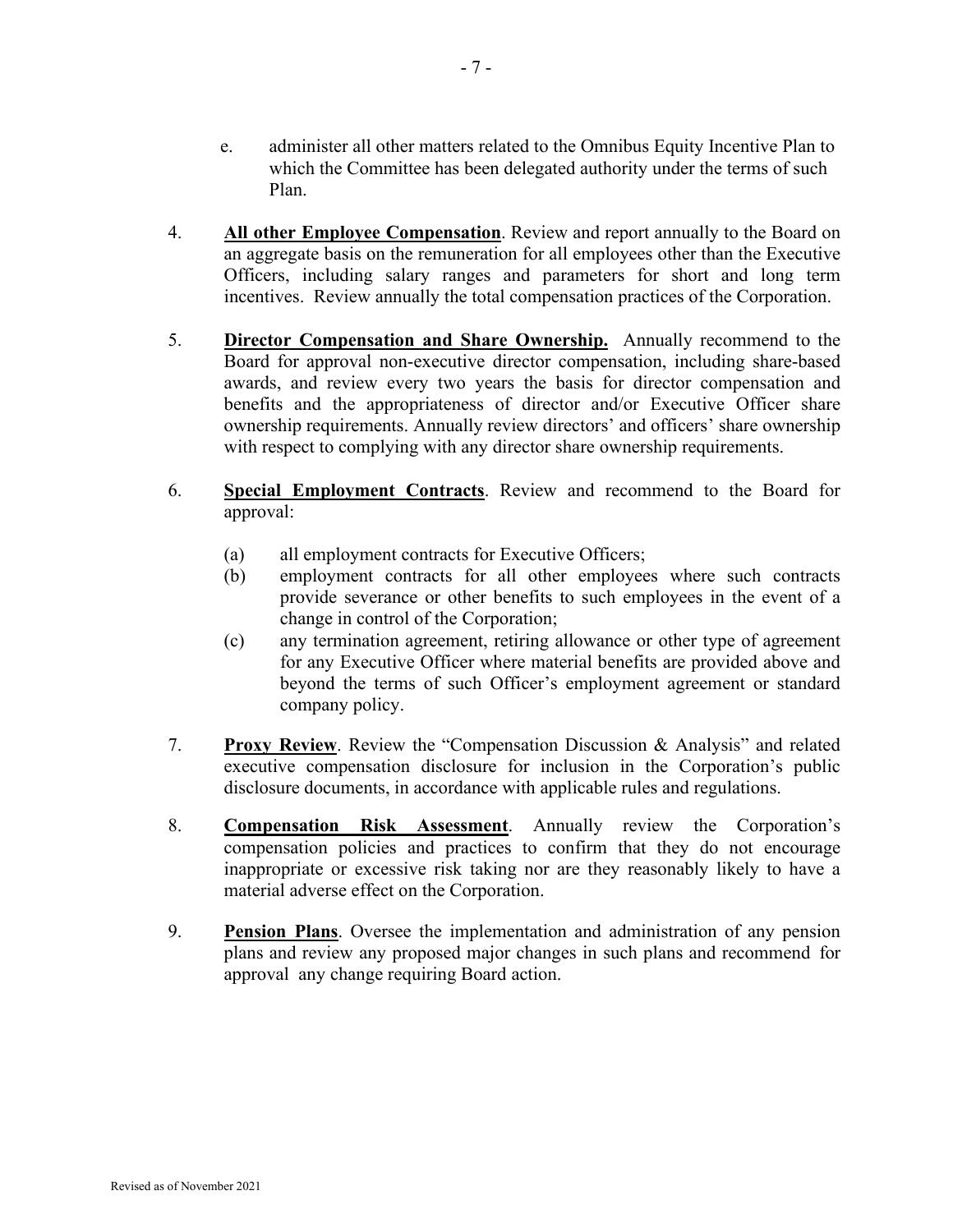# **D. TALENT MANAGEMENT**

- 1. **Organizational Structure**. Review with the CEO any proposed major changes in organizational structure or personnel.
- 2. **Executive Team Succession Planning**. Review and report to the Board annually on the plans for the succession of the CEO and other Executive Team members.
- 3. **Strategic HR Plan.** Annually review the Corporation's Strategic Human Resources Plan, including plans and policies for attracting, developing and motivating employees.

# **E. OVERSIGHT OF ENVIRONMENTAL, HEALTH AND SAFETY POLICIES**

- 1. Review, monitor, report, and where appropriate, provide recommendations to the Board on policies relating to environmental, social, health and safety, governance and ethics matters.
- 2. Take steps to resolve failures by any director or Executive Officer to comply with policies relating to environmental, social, health and safety.

# **III. EVALUATION OF THE COMMITTEE AND REPORT TO BOARD**

The Committee shall evaluate and review with the Board, on an annual basis, the performance of the Committee as a whole as well as the performance of each individual member while taking into account: (i) in the case of the Committee as a whole, the present Charter, and (ii) in the case of an individual member, the applicable position description(s), as well as the competencies and skills each individual director is expected to contribute to the Committee.

# **IV. CONSULTATION WITH MANAGEMENT AND OUTSIDE ADVISORS**

The Committee will, where appropriate, consult with the CEO in connection with fulfilling its duties under this Charter. The Committee shall have the authority to engage outside counsel and other outside advisors as it deems appropriate to assist the Committee in the performance of its functions. The Corporation shall provide appropriate compensation for such advisors as determined by the Committee. The Committee shall evaluate whether any outside compensation consultant retained or to be retained has any conflict of interest.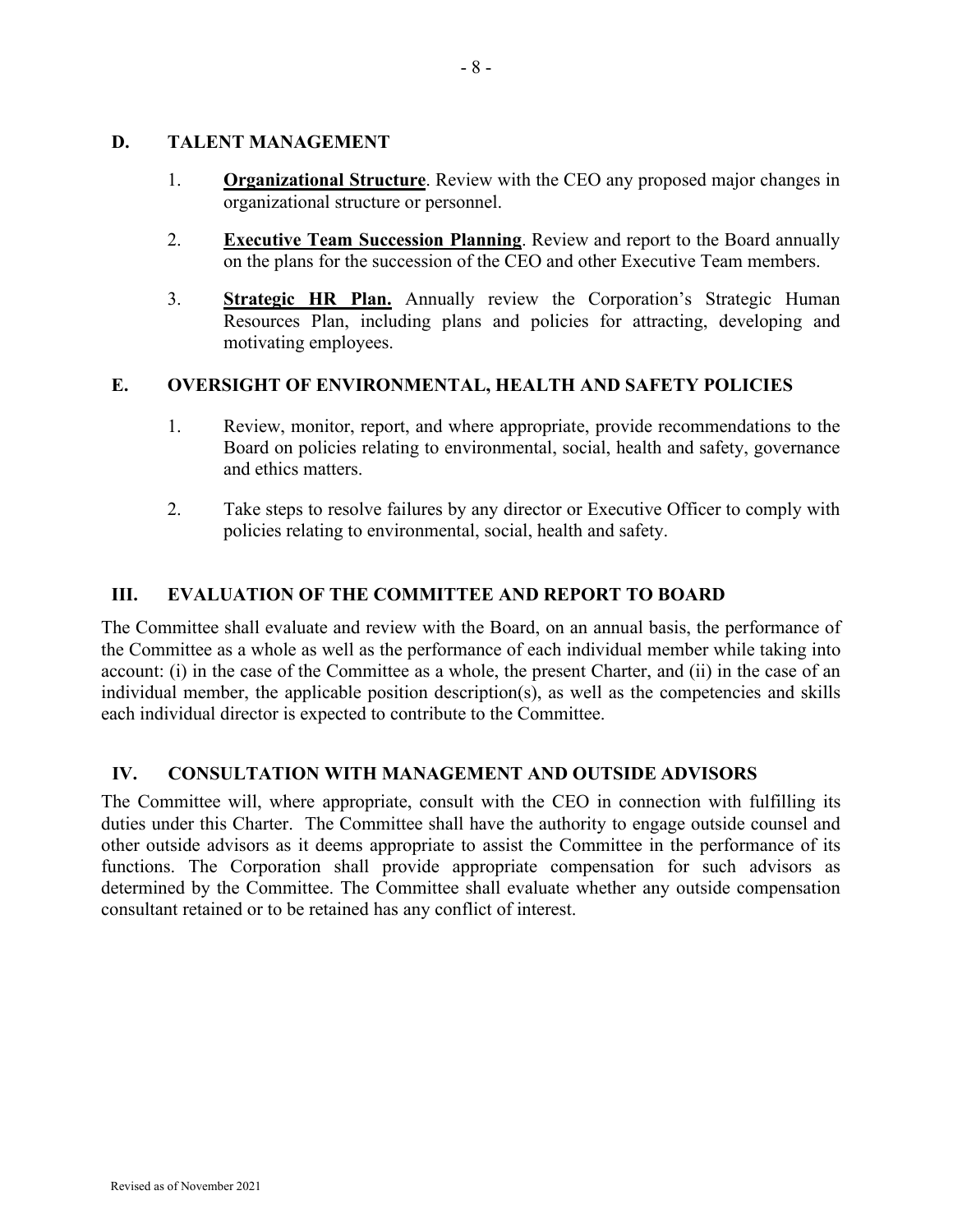# **V. COMMITTEE CHAIR POSITION DESCRIPTION**

The Committee Chair shall be appointed by the Board. The Committee Chair leads the Committee in all aspects of its work and is responsible for effectively managing the affairs of the Committee and ensuring that it is properly organized and functions efficiently. More specifically, the Committee Chair shall:

- A. Provide leadership to enable the Committee to act effectively in carrying out its duties and responsibilities as described elsewhere in this Charter, and as otherwise may be appropriate;
- B. In consultation with the Board Chair, the Lead Director (if applicable), and the CEO, ensure that there is an effective relationship between management and the members of the Committee;
- C. Chair meetings of the Committee;
- D. In consultation with the Board Chair, the Lead Director (if applicable), the Corporate Secretary and the Executive Officers, determine the frequency, dates and locations of meetings of the Committee;
- E. In consultation with the Executive Officers and any person designated by the CEO as responsible for the Corporation's human resources, review the annual work plan and the meeting agendas to ensure all required business is brought before the Committee to enable it to efficiently carry out its duties and responsibilities;
- F. Ensure, in consultation with the Board Chair, that all items requiring the Committee's approval are appropriately tabled;
- G. Ensure the proper flow of information to the Committee and review, with the Executive Officers and the Corporate Secretary, the adequacy and timing of materials in support of management's proposals;
- H. Report to the Board on the matters reviewed by, and on any decisions or recommendations of, the Committee at the next meeting of the Board following any meeting of the Committee; and
- I. Carry out any special assignments or any functions as requested by the Board.